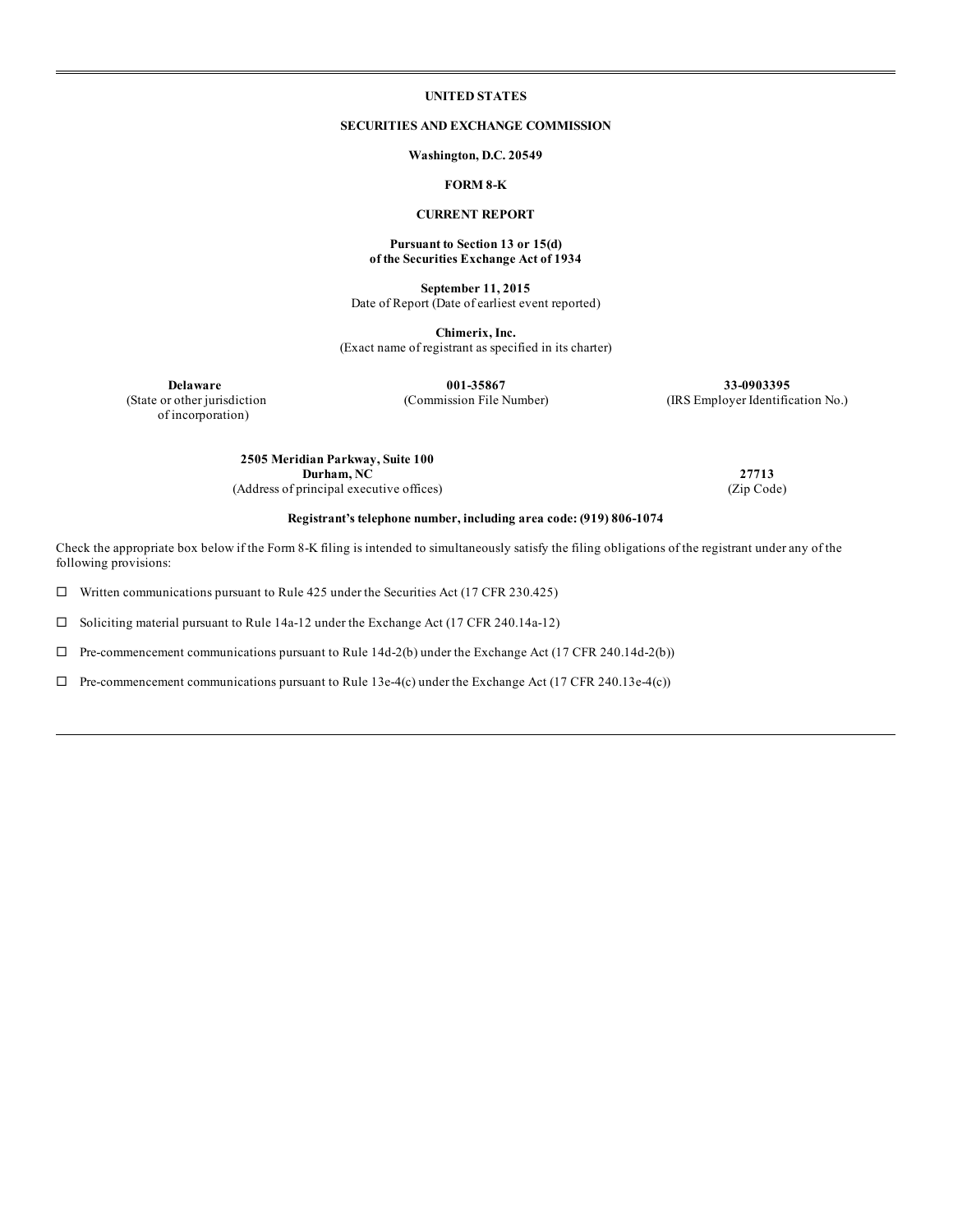#### **Item 1.01 Entry Into a Material Definitive Agreement.**

On September 11, 2015, we entered into an amendment (the "*Amendment*") to our contract with the Biomedical Advanced Research and Development Authority ("*BARDA*") for the continued development of CMX001 as a potential medical countermeasure against smallpox, which is classified as a Category Abioterror agent by the U.S. Centers for Disease Control and Prevention. The overall contract with BARDA consists of an initial performance period, plus up to four extension periods each of which may be exercised at BARDA's sole discretion.

The Amendment, which exercises Option Segment 3, provides approximately \$13 million in funding for the performance of the segment, increasing the total funding of the contract, including this option segment, from approximately \$53 million to approximately \$66 million, and provides that the period of performance for Option Segment 3 will begin on September 11, 2015 through October 31, 2016.

The Amendment also modifies the milestones set forth in Option Segment 3. The activities included in Option Segment 3 are intended to support submission of a new drug application to the U.S. Food and Drug Administration for CMX001 for the treatment of smallpox.

The foregoing summary of the Amendment does not purport to be complete and is qualified in its entirety by reference to the Amendment, which will be attached as an exhibit to our Quarterly Report on Form 10-Q for the quarter ending September 30, 2015.